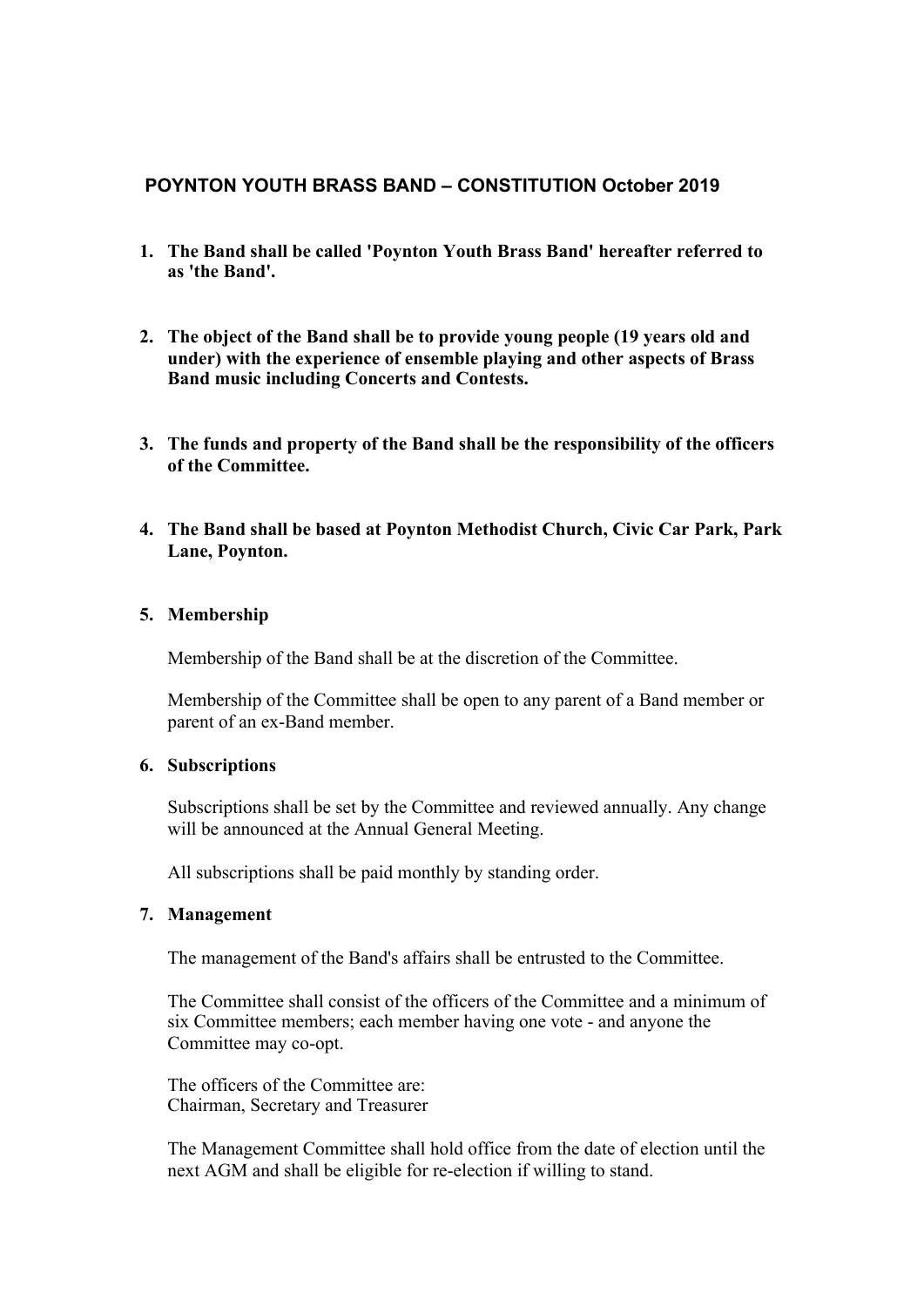In case of emergency one officer plus any other two Committee members shall together have full powers to act. These officers shall constitute the Executive.

#### **8. Behaviour**

If, in the opinion of the Committee, the conduct of any member shall be prejudicial to the interests of the Band that member shall be subject to disciplinary measures.

#### **9. Account and Auditors**

Accounts shall be prepared for the financial period 1<sup>st</sup> April to 31<sup>st</sup> March each year.

An Auditor shall be appointed annually by the Committee.

## **10. Annual General Meeting**

The Annual General Meeting shall be held at such time and place as shall be decided by the Committee. The business of the Annual General Meeting shall be:

- To receive and approve reports on the activities of the past year.
- To receive and approve the audited accounts of the Band.
- To elect the officers and committee of the Band.
- To review subscriptions.
- To transact any other business appropriate to an Annual General Meeting.

An Annual General Meeting shall be held in each year no later than fifteen months after the previous year's Annual General Meeting. Notice of 21 days must be given.

#### **11. Nomination of Officers and Committee**

All members who are nominated for office must give prior agreement to their nomination. The nomination's schedule will be closed one week before the date of the Annual General Meeting.

## **12. Finance**

The Band shall be financed by subscriptions and by engaging in concerts for which a suitable fee will be negotiated within the limits set by the Committee.